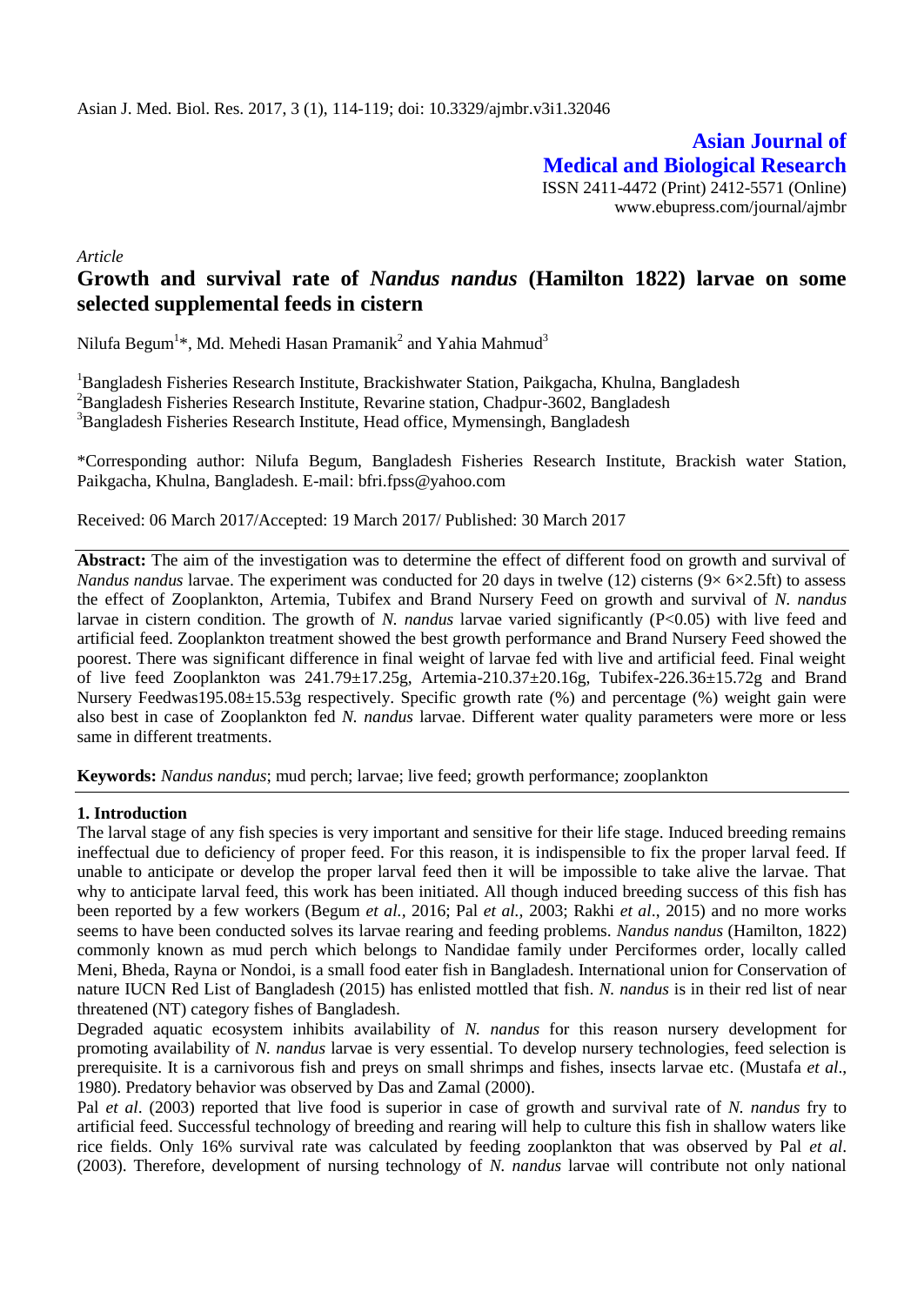economy but also help to protect *N. nandus*. The present study was conducted to evaluate the effect of selected feeds on growth and survival percentage (%) of *N. nandus* in nursery system.

# **2. Materials and Methods**

### **2.1. Study aria**

This study was conducted at the hatchery complex in the campus of Bangladesh Fisheries Research Institute, Floodplain sub-station, Santahar, Bogra during 2011-2012.

### **2.2. Stocking of larvae**

Twelve (12) cement cisterns (9×6×2.5ft) were used for the experiment. Time range was total 20 days. Five days old of *N. nandus* larvae produced by induced breeding technique using PG having an average initial length 0.50 cm and initial weight  $4.13$ mg were stocked at the number of  $1000/m<sup>3</sup>$ . Before stocking cotton cloth was inserted into cistern for spawn shelter due to adhesive behavior of *N. nandus* larvae. Water depth of each cistern was 1.25 fit. Continuous water flow was maintained in cisterns to make sure regular Oxygen circulation and proper water quality. Excess water passed out through an outlet after maintaining the mentioned volume of water.

### **2.3. Treatment setup and preparation of different food**

After rearing for 5 days, four types of supplementary feeds were tested for larvae rearing. They were divided into 4 groups and separately fed with Zooplankton, Artemia, Tubifex and Brand Nursery Feed as treatment 1  $(T_1)$ , treatment 2  $(T_2)$ , treatment 3  $(T_3)$  and treatment 4  $(T_4)$ , respectively. There were three replications for each treatment.

### **2.4. Zooplankton collection from ponds**

Zooplanktons were collected from ponds of Bangladesh Fisheries Research Institute, Floodplain sub-station, Santahar, Bogra by standard drop count method (APHA, 1995). Replicate plankton samples were collected by means of a bucket (50 litters) and filtered through bolting silk plankton net of 25µ. In general, smallest size of the main zooplankton groups are rotifers and just-hatched copepods, are important first foods for larval fish (Ludwig, 1999) so, the plankton net mesh size were selected at 25µ for collection the smallest zooplankton as a feed of *N. nandus*.

### **2.5. Tubifex Collection from natural source**

Tubifex were collected from natural source of Bangladesh Fisheries Research Institute, (BFRI), Floodplain Sub Station (FPSS) campus in Santahar, Bogra, Bangladesh.

# **2.6. Artemia collection and re-capsulation**

Artemia were collected from feed market and re-capsulated in captive condition. Re-capsulation procedures were maintained properly.

# **2.7. Nursery Brand Feed collection and proximate composition**

Three Brand Nursery Feed of three feed company were collected from feed market for proximate analysis by the method of Association of Official Analytical Chemists (AOAC, 1980) to detect the higher amounts of protein percent for treatment  $T<sub>4</sub>$ . Not only detecting the higher amounts of protein but another content percent also determined from the analysis. Another content were lipid, ash and moister.

# **2.8. Determination of growth and survival**

The larvae were offered the feeds four times in a day by spreading method initially at the rate of 100, 80, and 60% of the total biomass of larvae for the first to last week's respectively. The dead fish were removed as soon as they were detected. Ten larvae of the stocked fish in each cistern were sampled at ten (10) days interval by using digital balance and graph paper. It was done in the morning before feeding. Length, weight, specific growth rate (%), weight gain, Percent Weight gain (%) and survival rate (%) were analyzed and recorded. Following formulas were used to determine the growth performance.

**a) Weight gain (mg):** Mean final weight - Mean initial weight **b) Percent weight gain (%):** Mean final weight − Mean initial weight/Mean initial weight **×** 100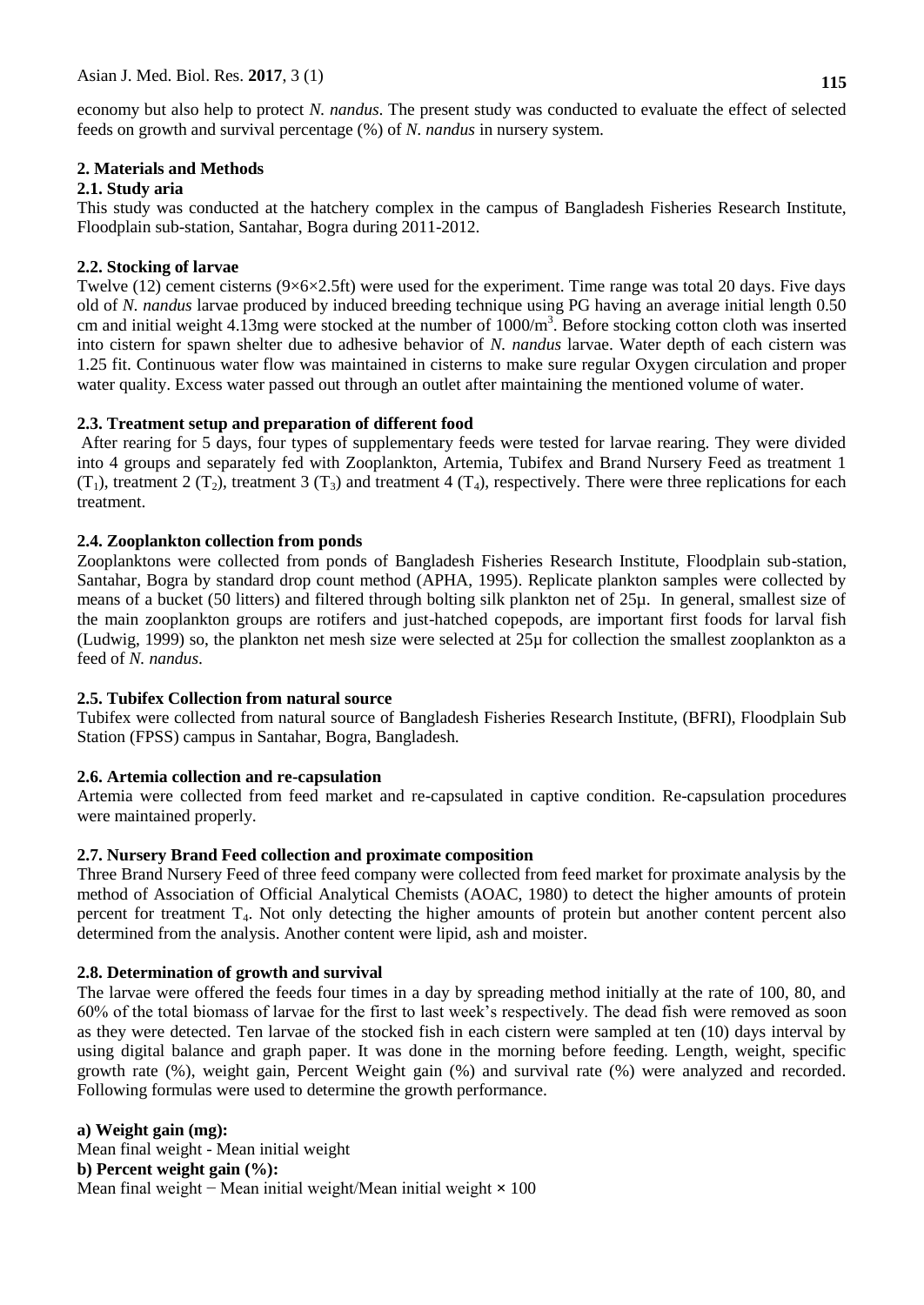# **c) Specific growth rate (SGR) (mg/day):**

 ${\ln (FBW=Final live body weight (mg) - ln (IBW=Initial live body weight (mg) / D=Number of days ) \times 100}$ **d) Percent of Survival (%):**

(No. of fry alive / Total no. of fry stocked)  $\times$  100

# **2.9. Data analysis**

The Statistical data were analyzed by DMRT (Duncan's Multiple Range Test) with one-way analysis of variance (ANOVA). Difference levels of significance were considered at an alpha of 0.05. It was performed by using SPSS statistical software package.

# **2.10. Water quality measurement**

Physicochemical water quality parameters such as water temperature (ºC), dissolve oxygen (mg/l), pH, total alkalinity (mg/l), and ammonia (mg/l) were analyzed on the same day of sampling. A centigrade thermometer measured temperature of water. HACH water test kit (Model-FF-2, USA) was used to measure pH, dissolved oxygen (DO), total alkalinity, and ammonia (NH3). Water quality of cistern was measured regularly.

# **3. Results**

# **3.1. Proximate composition of selected Nursery Brand Feed**

Higher amounts of protein-contained feed were used for treatment T<sub>4</sub>. Proximate compositions of selected Brand Nursery Feed are shown in Table 1.

# **Table 1. Proximate composition of the Brand Nursery Feed.**

| Sl. No. | <b>Item of Feed</b> | Composition $(\% )$ |  |
|---------|---------------------|---------------------|--|
|         | Protein             | 34.88%              |  |
| ∸       | Lipid               | 15.99%              |  |
|         | Ash                 | 17.43%              |  |
|         | Moisture            | 10.66%              |  |

# **3.2. Determination of growth performance and survival**

The effect of food on growth and survival percent of *N. nandus* larvae was investigated in the present study. Four diets were tested during the period of 20 days feeding trial. At the termination of the feeding trial, it was observed that larvae fed with Zooplankton showed better growth and survival rate. The growth pattern and survival of *N. nandus* larvae fed with Zooplankton, Artemia, Tubifex, and Brand Nursery Feed is presented in Table 2.

Among all the treatments,  $T_1$  showed significantly highest (P<0.05) growth performance in weight  $(241.79 \pm 17.25$ g), length  $(2.02 \pm 0.28$ cm) and survival rate was 55. T<sub>4</sub> showed lowest growth performance in weight (195.08 $\pm$ 15.53g), length (1.46 $\pm$ 0.07cm). Survival rate of T<sub>4</sub> was 42. The weight gain attained by the larvae of  $T_1$  and  $T_3$  were significantly better than  $T_2$  and  $T_4$ . However,  $T_2$  and  $T_4$  were no significant difference (p>0.05) between the weight gain. In case of % weight gain, the larvae of  $T_1$  and  $T_3$  showed significantly better than  $T_4$ . There were no significant differences between  $T_1$  and  $T_3$  and between  $T_2$  and  $T_4$ .

The Specific Growth Rate % of  $T_3$  and  $T_4$  had significant difference. Significantly (p<0.05) highest survival rate was showed in  $T_1$  than those of  $T_2$  and  $T_4$ . Survival rate of  $T_1$  was highest.

| <b>Treatment</b>    | $\mathbf{T}_1$       | $\mathbf{T}_2$             | $\mathbf{T}_3$                   | $\mathbf{T}_4$                | of<br>Level              |
|---------------------|----------------------|----------------------------|----------------------------------|-------------------------------|--------------------------|
|                     | Zooplankton          | <b>Artemia</b>             | <b>Tubifex</b>                   | <b>Brand Nursery Feed</b>     | significance             |
| Initial length (cm) | 0.50                 | 0.50                       | 0.50                             | 0.50                          | NS                       |
| Initial weight (mg) | 4.13                 | 4.13                       | 4.13                             | 4.13                          | NS                       |
| Final length (cm)   | $2.02 \pm 0.28^b$    | $1.50 \pm 0.09^{\text{a}}$ | $1.59 \pm 0.13^{\text{a}}$       | $1.46 \pm 0.07^{\text{a}}$    | $\ast$                   |
| Final weight (mg)   | $241.79 \pm 17.25$ ° | $210.37 \pm 20.16^{ab}$    | $226.36 \pm 15.72$ <sup>bc</sup> | $195.08 \pm 15.53^{\text{a}}$ | $\ast$                   |
| Weight gain (mg)    | $237.66 \pm 17.25$ ° | $206.24 \pm 20.16^{ab}$    | $222.23 \pm 15.72$ <sup>bc</sup> | $190.95 \pm 15.53^{\text{a}}$ | *                        |
| % weight gain       | 5754.48              | 4993.70                    | 5380.87                          | 4623.48                       | $\overline{\phantom{a}}$ |
| Specific<br>Growth  | $20.35^{\circ}$      | $19.64^{ab}$               | $20.01^{bc}$                     | 19.28 <sup>a</sup>            | *                        |
| Rate $(\%)(mg)$     |                      |                            |                                  |                               |                          |
| Survival rate (%)   | 55 $^{\circ}$        | $47^{ab}$                  | $50^{bc}$                        | $42^{\circ}$                  | $\ast$                   |

 $NS = Means$  are not significantly different (P $>0.05$ )

\* Mean values with different superscript letters in the same row indicate significant difference at 5% significance level.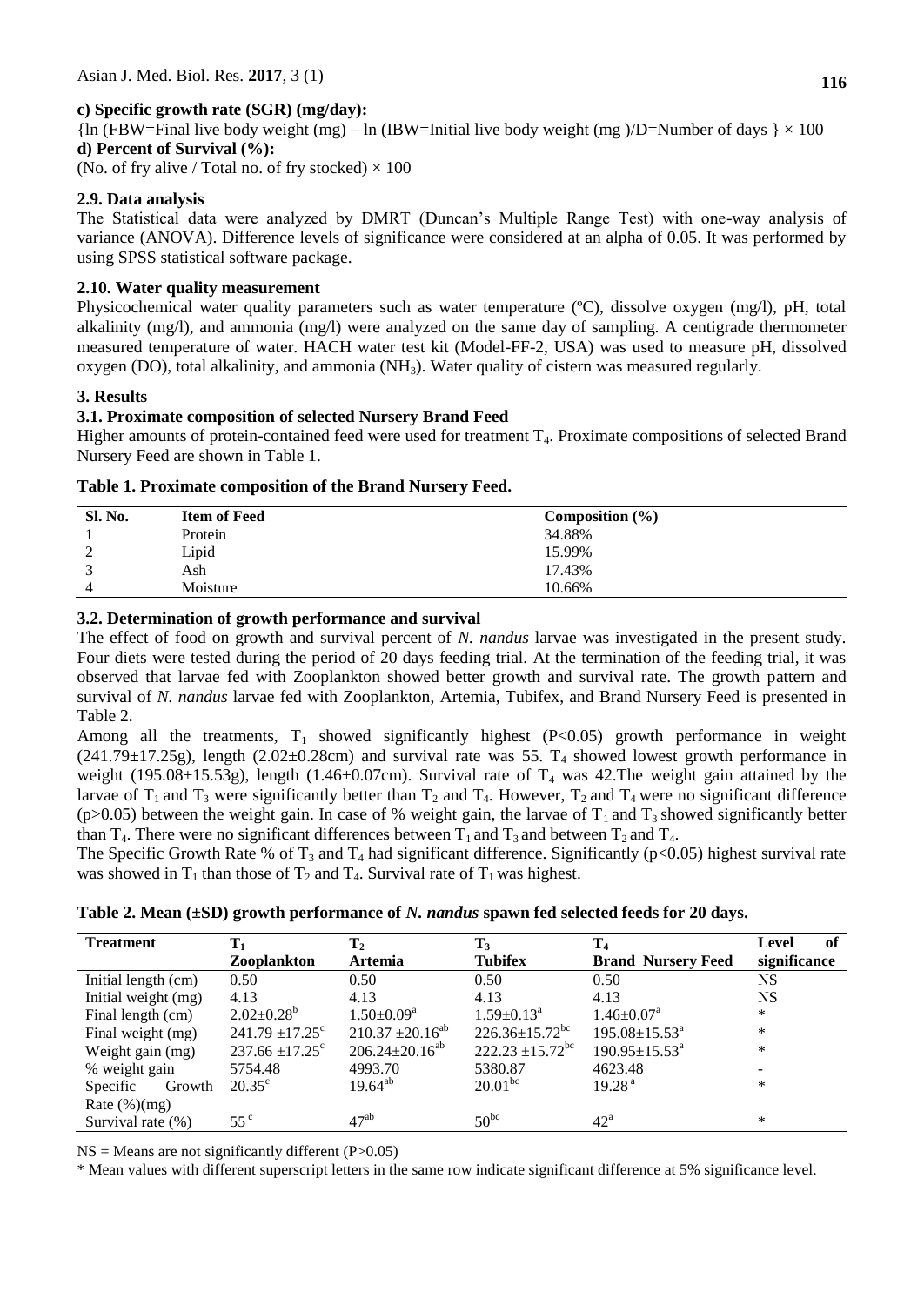

#### **Figure 1. Mean length of** *N. nandus* **larvae in ten days interval under four treatments during the study.**

#### **3.3. Water quality measurement**

The water quality parameters  $(Avg. \pm SD)$  values obtained from the four (4) cisterns are given in Table 3. In the present study, the concentration of dissolved oxygen (DO) was found maximum in  $T_1$  and minimum in  $T_2$ . Ammonia level was lowest in  $T_1$  and maximum in  $T_4$ .

| <b>Treatment</b>                        | <b>Temperature</b><br>$(^0\mathrm{C})$ | pH              | <b>Total alkalinity</b> | <b>Dissolve</b><br>Oxygen $(mg/L)$ | Ammonia<br>(mg/L)     |
|-----------------------------------------|----------------------------------------|-----------------|-------------------------|------------------------------------|-----------------------|
| Zooplankton $(T_1)$                     | $28.60\pm0.15$                         | $7.52+0.11$     | $189.73 \pm 2.10$       | $7.19+0.12$                        | $0.08^{\circ}$ + 0.01 |
| Artemia( $T_2$ )                        | $28.50\pm0.15$                         | $7.41 + 0.12$   | $190.88 \pm 2.36$       | $7.07 \pm 0.08$                    | $0.11^a \pm 0.02$     |
| Tubifex $(T_3)$                         | $28.62 \pm 0.14$                       | $7.24 + 0.07$   | $189.17 \pm 2.55$       | $7.10 \pm 0.14$                    | $0.12^a \pm 0.02$     |
| Nursery Feed<br><b>Brand</b><br>$(T_4)$ | $28.50+0.16$                           | $7.51 \pm 0.07$ | $186.75 \pm 2.20$       | $7.19 \pm 0.13$                    | $0.13^a \pm 0.02$     |
| Level of Significance                   | <b>NS</b>                              | <b>NS</b>       | NS                      | NS                                 | *                     |
|                                         |                                        |                 |                         |                                    |                       |

**Table 3. Mean (±SD) values of water quality parameters of different treatment.**

 $NS =$  Means are not significantly different (P $>0.05$ )

\* Mean values with different superscript letters in the same Colum indicate significant difference at 5% significance level.

### **4. Discussion**

The present study showed fed with live feed provided highest growth rate than artificial feed in case of carnivore fish was similar to Yasmin *et al*. (1998), Haque and Barua (1989). Islam *et al.* (2007) reported fed with artemia showed higher growth rate of *M. gulio* while fed with artificial feed gave poor growth and survival rate. Live food was better to growth and survival rate than ready feed because live food contained digestive enzyme and high protein, which were superior to growth of fish spawn. Alam and Mollah (1988) reported that *C. batrachus* larvae fed with live feed (*Tubifex sp.)* exhibiting significantly superior growth than artificial feed was similar to the present study. Aminul Islam *et al*. (1998) reported, *C. batrachus* showed better growth and survival was resemble to the present study, due to both species were carnivore. Kohinoor *et al*. (1999) stated Thai sharputi fed with live food showed lower growth than fed with formulated feed. It was occurred might be species variation and food habit variation. Pal *et al*. (2003) observed *N. nandus* larvae were fed with scrambled egg yolk, pasted tubifex worms, and zooplankton in duplicate aquaria. Only 16% survival rate was calculated by feeding zooplankton. No survival was observed among other food items. It was similar in case of feed type but dissimilar in case of survival rate to the present study.

Begum *et al*. (2016) found growth performance of *N. nandus* in nursery condition. It was 3.33 ± 0.05 mm initial length and  $0.81\pm 0.03$  mg initial weight in releasing time, after 20 days of rearing it reached  $21.02\pm 0.24$ mm length, 520± 0.02mg weight and survival rate were 49.22%. They have given 250g wheat flour with six pieces boiled egg yolk, whichwas fed three times in a day (first three days). Fourth to sixth days 250g wheat flour, six piece boiled egg yolk with nursery brand feed were provide two times in a day and rest of fourteen days 500g wheat flour, 1kg mustard oil cake with 2 kg cow dung were supplied as feed at alternative day. That experiment was based on increasing the plankton production in nursery pond for natural feeding of *N. nandus* larvae.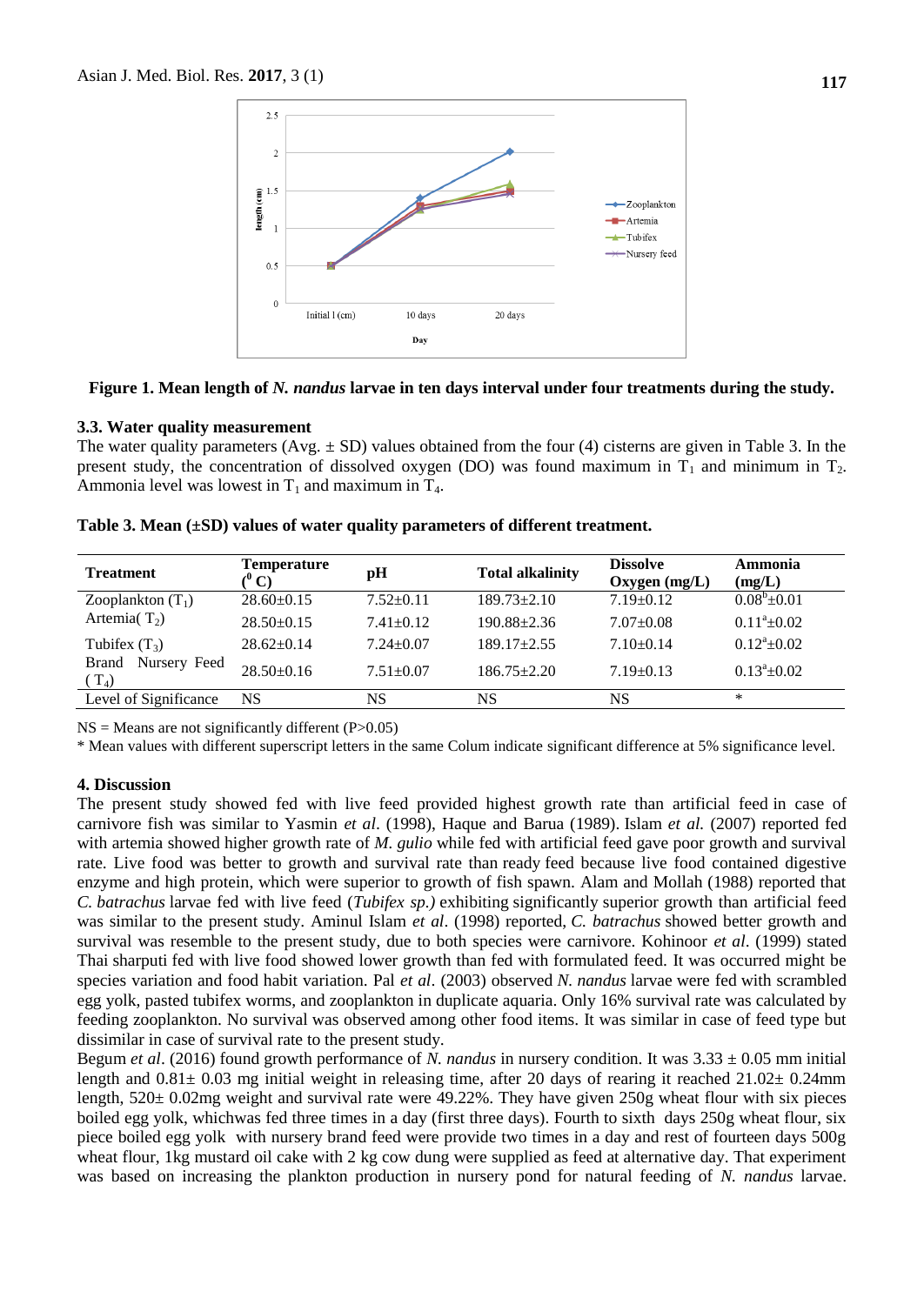Length measurement and survival percent is similar with Zooplankton  $(T_1)$  and Tubifex  $(T_3)$  but weight observation is dissimilar to the result of Begum N *et al*. (2016)`s observation. Probably natural condition and rearing technique was increasing the growth and survival (%) of *N. nandus* in nursery pond and cistern (in this study) conditions by using the zooplankton.

Rakhi *et al*. (2015) observed that, after completing the embryonic stage, 50 days long experiment of *N. nandus*, supplementation of four type foods, only live tubificid worm shown highest growth and survival rate, which Length was  $3.4\pm0.1$ cm and weight  $406.6\pm 27.99$  mg and survival rate  $97\pm1%$ , where initial Length and weight were 1.25±0.08cm and 38.8±7.96mg. Survival rate of four treatments were live tubificid 97±1%, Dry tubificid  $78\pm2\%$ , 1% DHA-73 $\pm3\%$  and Phospholipide 63 $\pm3\%$  respectively. In this study of 25 (5+20) days long growth experiment of *N. nandus*,  $T_1$ ,  $T_2$ ,  $T_3$  and  $T_4$  treatments result was similar with Rakhi *et al.* (2015) s experiment. In this study, Specific Growth Rate (%) and Weight gain were highest. The day's differences were also double between two experiments. Though survival rates were better as reported by Rakhi *et al*. (2015) than this study.

The survival rate of *N. nandus* larvae (55%) fed with Zooplankton (T<sub>1</sub>) was significantly better than those reared with Tubifex  $(T_3)$ , Artemia  $(T_2)$  and Brand Nursery Feed  $(T_4)$ , which result was also similar to Islam *et al.*, 2007.

Ludwig (1999) reported that, zooplankton is required as a first food for many cultured fish; for others it contributes to faster growth and higher survival and Copepod nauplii, which are just-hatched copepods, are important first foods for larval fish. In general, most of fish fries are taken three main types of zooplankton as food sach as rotifers, copepods and cladocerans (Ludwig, 1999; Morris and Mischke, 1999). Growth and survival rate of *N. nandus* larvae were higher in case of fed with zooplankton than other live foods.

Water quality parameter plays an important role in aquaculture. In this study ammonia level was significantly (P<0.05) lower in Zooplankton (T1) treated water bodies. It may also reason for superior growth of *N. nandus*. Almost the physicochemical conditions of all treatments were good and provided an acceptable range for the growth and survival of *N. nandus* larvae.

### **5. Conclusions**

Feed is essential for the growth of all animals. High quality feed provides superior growth and low quality of feed provides inferior. Feed selection is necessary to achieve better growth. *N. nandus* is carnivore, so it needs live food. Supplementary feed does not provide better growth rate in case of *N. nandus* larvae*.* Among all live feeds, Zooplankton shows higher growth. This research will help to indicate the suitable food for higher growth of *N. nandus* larvae. The results obtained from the present study and the discussion made so far, it is assistive to say that, the *N. nandus* larvae can be reared successfully fed with live *zooplankton* sp.

### **Conflict of interest**

None to declare.

#### **References**

- Pal S, H Rashid, MAK Tarafder, NT Narejo and M Das, 2003. First record of artificial spawning of *Nandus nandus* (Hamilton) in Bangladesh using carp pituitary gland: An endangered species bred in captivity. Pak. J. Biological Sciences., 6: 1621-1625.
- Begum N, MMH Pramanik and Y Mahmud, 2016. Brood Development, Standardization of Hormone Dose and Larval Rearing of Endangered Species Meni (*Nandus nandus)*. Int. J. Bus. Soc. Sci. Res., 4:146-151.

Hamilton F, 1822. Fishes of the Ganges. Archibald constable and company, Edinburgh., p. 96.

- IUCN Bangladesh. Red List of Bangladesh Volume 5: Freshwater Fishes. IUCN, 2015. International Union for Conservation of Nature, Bangladesh Country Office, Dhaka, Bangladesh., p. 136
- Mustafa G, ATA Ahmed and KR Islam, 1980. Food, feeding habits and fecundity of a fresh water perch, Menifish. Bangladesh J. Agric., 5: 205-210.
- Das M, and N Zamal, 2000. Domestication of an endangered fish species *Nandus nandus* (Hamilton).Laboratory rearing of young fish up to sexual maturity. Bangladesh. J. Fish. Res., 4: 135-140.
- APHA (American Public Health Association) 1995. Standard methods for the examination of water and waste water. 14th Ed., American Public Health Association. 1015 Eighteenth Street, N. W. Washington, D. C. 2036.
- Ludwig GM, 1999. Zooplankton Succession and Larval Fish Culture in Freshwater Ponds. The Southern Regional Aquaculture Center, United States Department of Agriculture, Cooperative States Research, Education, and Extension Service. SRAC Publication No. 700.